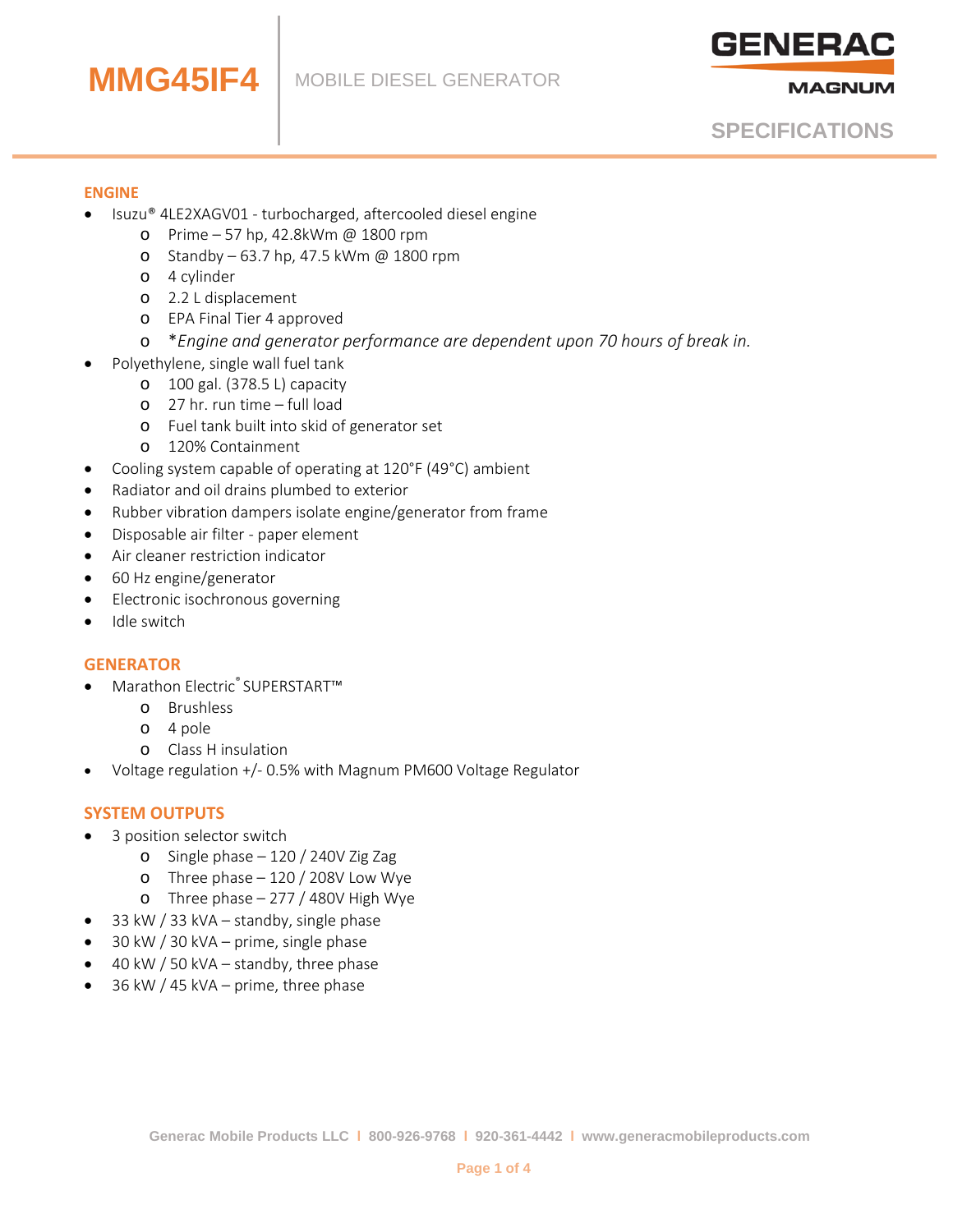### **SYSTEM CONTROLS**

- Power Zone® controller and display
	- o Backlit, 800 x 480 pixel resolution color display
	- o -40°F to 185°F (-40°C to 85°C) operating temperature range
	- o Automatic coarse voltage adjustment
	- o Integrated fine voltage adjustment
	- o PLC functionality
- Push buttons for easy operation
	- o Manual or Auto Start
	- o Engine Start
	- o Engine Stop/Reset
	- o Alarm Mute
	- o Operator Screens
		- **Home**
		- **Engine**
		- Generator
		- **Voltage Adjust**
	- o Scrolling Arrows for Diagnostic Information
		- **Engine diagnostic display** 
			- Oil pressure
			- Engine temperature
			- Fuel level
			- Battery
			- After treatment inlet/outlet temperature
			- Ash/soot levels
		- Generator diagnostic display
			- System kW output display
			- Line output & frequency display
		- Alarms
			- Warning
			- Shutdown
			- Electrical Trip
			- Engine
		- Alarm list warnings / shutdowns; 250 event history log date/time stamp
			- Fuel level: warning  $-15%$ ; shutdown  $-5%$
			- Over speed protection: shutdown 115%
			- Oil pressure: warning 25 psi; shutdown 20 psi
			- Coolant temperature: warning 220°F (104°C); shutdown 230°F (110°C)
			- Battery voltage: over 15VDC; under 11VDC
			- Generator over voltage: warning  $-110\%$ ; electrical trip  $-111\%$
			- Generator under voltage: warning 87%; electrical trip 86%
			- Generator over frequency: warning 105%; electrical trip 110%
			- Generator under frequency: warning 95%; electrical trip 90%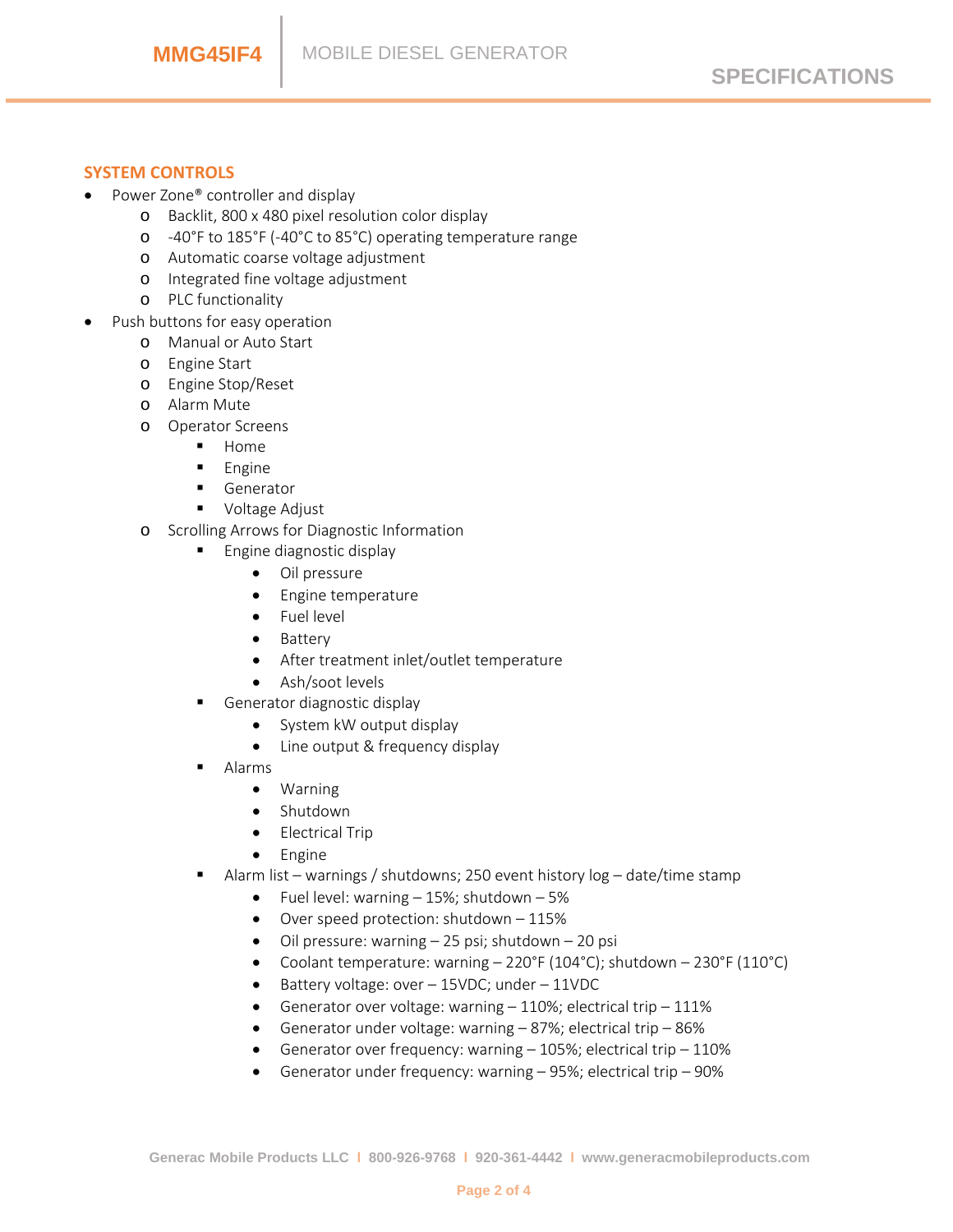# **SYSTEM CONTROLS (continued)**

- **Inputs/Outputs**
- Auto Schedule
- **Status**
- Configuration of controller, firmware and connections

### **ELECTRICAL CONTROLS**

- Remote start / stop contacts located in lug box
- Lockable control box door with diagnostics window
- Lockable lug box with safety switch
	- o Trips main breaker when door is opened
	- o Disables voltage regulator
- Output ground connection lug inside lug box
- 225A main breaker with shunt trip
- Convenience receptacles with individual breakers (restricted use in high wye mode)
	- o (2) 120V 20 Amp GFCI duplex outlets (NEMA 5-20R type)
	- o (3) 125 / 250V 50 Amp, 3 pole, 4 wire Twistlock (Non-NEMA 6369)
- Voltage adjustment integrated into Power Zone controller, +/- 10%
- 720 CCA wet cell battery
- Battery disconnect
- Panel lighting for breakers, lugs, and selector switch

#### **ENCLOSURE**

- Aluminum, sound attenuated enclosure
	- o UV & fade resistant, high temperature cured, white polyester powder paint
	- o Insulated and baffled
	- $\circ$  65 dB(A) at 23 ft. (7 m) prime power
- Fully lockable enclosure including doors and fuel fill
- Emergency stop switch located on outside of enclosure
- Central lifting point
- Multi-lingual operating/safety decals
- Document holder with operating manual including AC/DC wiring diagrams
- Interior Cabinet lighting

#### **TRAILER**

- DOT approved tail, side, brake, and directional lights LED
- Transportation tie downs
- Safety chains with spring loaded safety hooks
- 2 in. (50.8 mm) ball hitch
- 5000 lb. (2268 kg) axle
- 2000 lb. (907 kg) tongue jack with footplate
- P225/75 R15 tubeless tires 6 ply